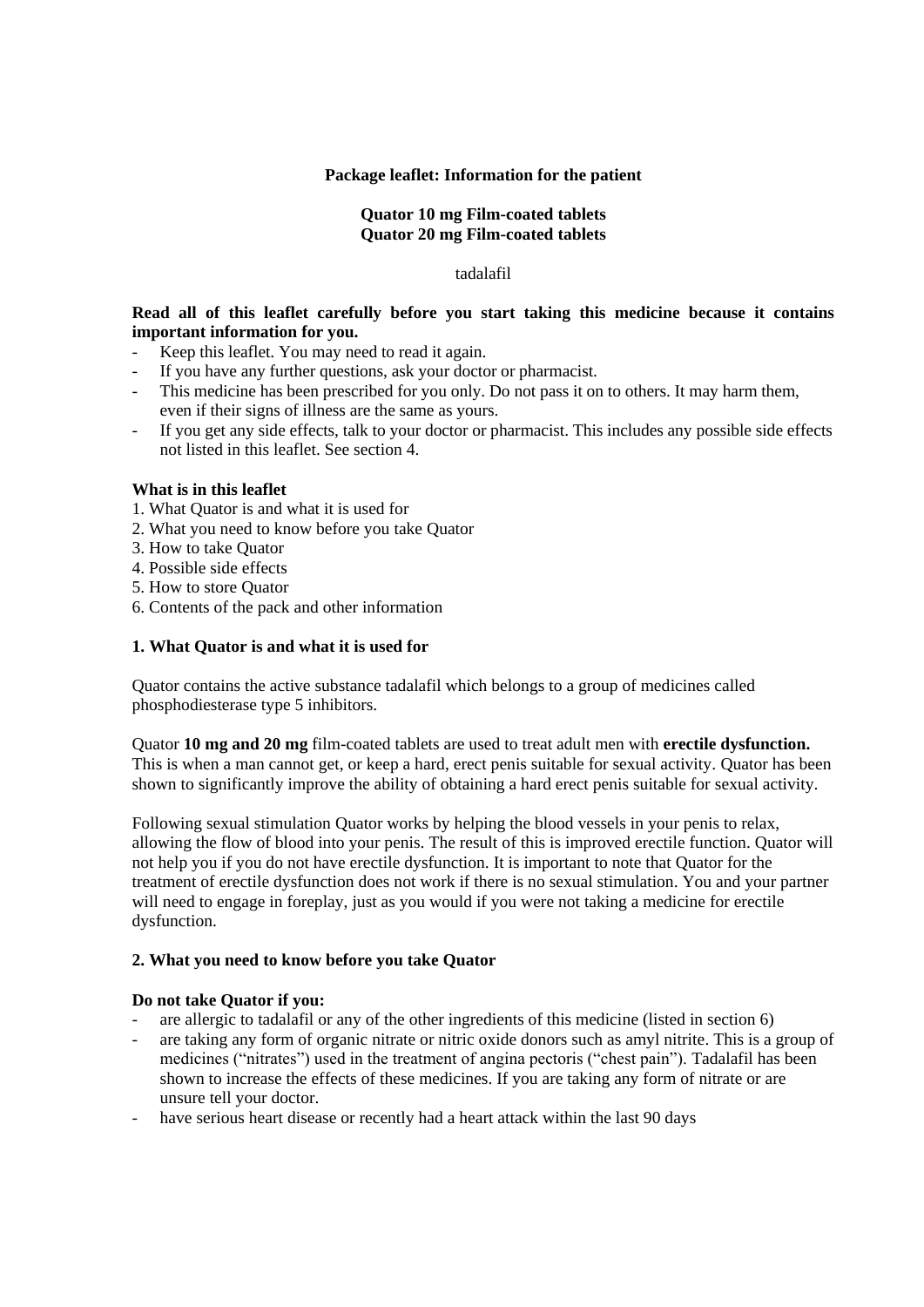- recently had a stroke within the last 6 months
- have low blood pressure or uncontrolled high blood pressure
- ever had loss of vision because of non-arteritic anterior ischemic optic neuropathy (NAION), a condition described as "stroke of the eye"
- are taking riociguat. This medicine is used to treat pulmonary arterial hypertension (i.e. high blood pressure in the lungs) and chronic thromboembolic pulmonary hypertension (i.e. high blood pressure in the lungs secondary to blood clots). PDE5 inhibitors, such as Quator, have been shown to increase the hypotensive effects of this medicine. If you are taking riociguat or are unsure tell your doctor.

#### **Warnings and precautions**

Talk to your doctor before taking Quator.

Be aware that sexual activity carries a possible risk to patients with heart disease because it puts an extra strain on your heart. If you have a heart problem you should tell your doctor.

Before taking the tablets, tell your doctor if you have:

- sickle cell anaemia (an abnormality of red blood cells)
- multiple myeloma (cancer of the bone marrow)
- leukaemia (cancer of the blood cells)
- any deformation of your penis
- a serious liver problem
- a severe kidney problem.

It is not known if Quator is effective in patients who have had:

- pelvic surgery
- removal of all or part of the prostate gland in which nerves of the prostate are cut (radical non-nerve-sparing prostatectomy).

If you experience sudden decrease or loss of vision, stop taking Quator and contact your doctor immediately.

Decreased or sudden hearing loss has been noted in some patients taking tadalafil. Although it is not known if the event is directly related to tadalafil, if you experience decreased or sudden hearing loss, stop taking Quator and contact your doctor immediately.

Quator is not intended for use by women.

#### **Children and adolescents**

Quator is not intended for use by children and adolescents under the age of 18.

# **Other medicines and Quator**

Tell your doctor if you are taking, have recently taken or might take any other medicines.

Do not take Quator if you are already taking nitrates.

Some medicines may be affected by Quator or they may affect how well Quator will work. Tell your doctor or pharmacist if you are already taking: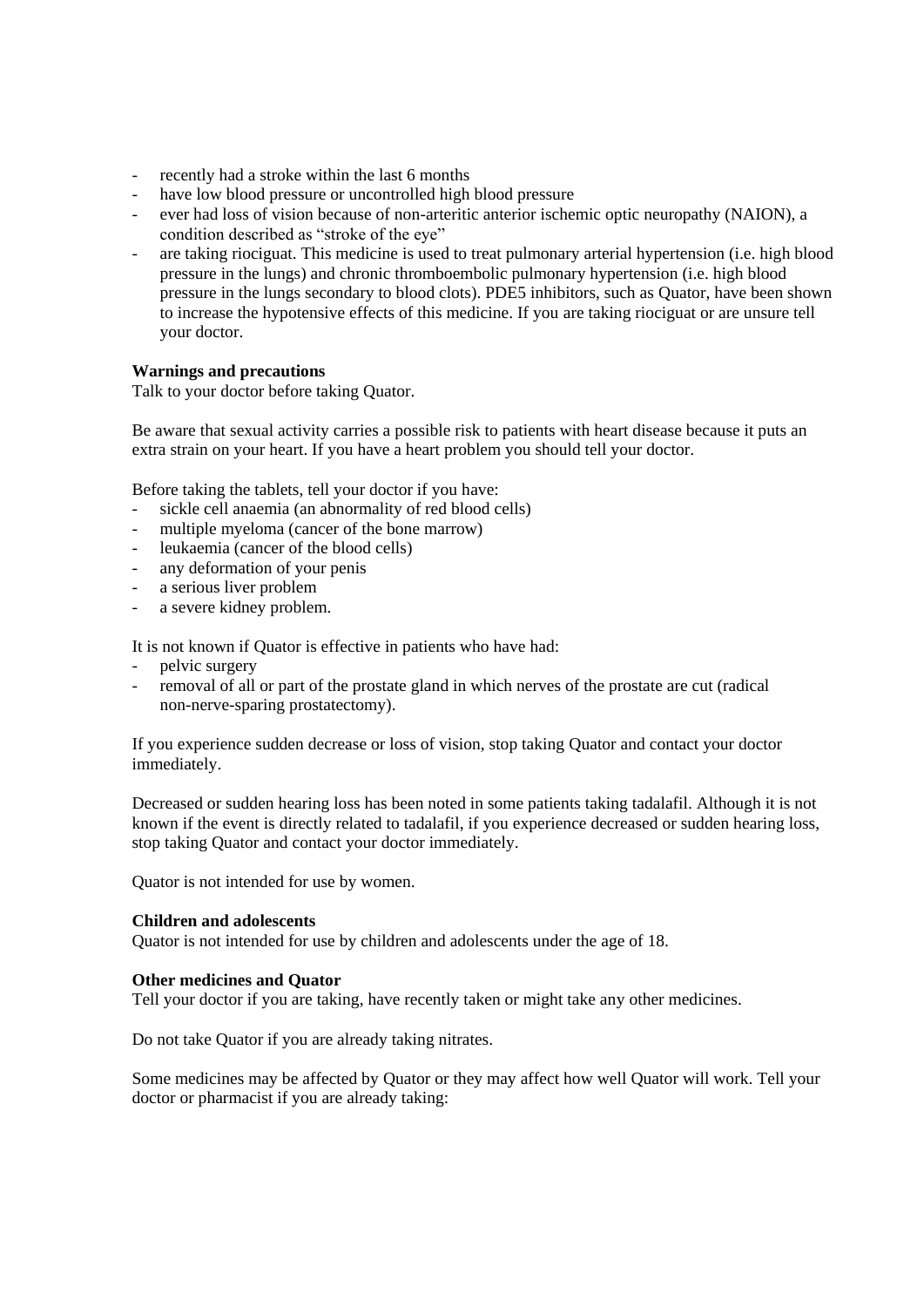- an alpha-blocker (used to treat high blood pressure or urinary symptoms associated with benign prostatic hyperplasia)
- other medicines to treat high blood pressure
- riociguat
- a 5- alpha reductase inhibitor (used to treat benign prostatic hyperplasia)
- medicines such as ketoconazole tablets (to treat fungal infections) and protease inhibitors for treatment of AIDS or HIV infection
- phenobarbital, phenytoin and carbamazepine (anticonvulsant medicines)
- rifampicin, erythromycin, clarithromycin or itraconazole
- other treatments for erectile dysfunction.

# **Quator with drink and alcohol**

Information on the effect of alcohol is in section 3. Grapefruit juice may affect how well Quator will work and should be taken with caution. Talk to your doctor for further information.

# **Fertility**

When dogs were treated there was reduced sperm development in the testes. A reduction in sperm was seen in some men. These effects are unlikely to lead to a lack of fertility.

# **Driving and using machines**

Some men taking Quator in clinical studies have reported dizziness. Check carefully how you react to the tablets before driving or using machines.

# **Quator contains lactose**

If you have been told by your doctor that you have an intolerance to some sugars, contact your doctor before taking this medicine.

# **Quator contains sodium**

This medicine contains less than 1 mmol sodium (23 mg) per tablet, that is to say essentially 'sodiumfree'.

# **3. How to take Quator**

Always take this medicine exactly as your doctor has told you. Check with your doctor or pharmacist if you are not sure.

Quator tablets are for oral use in men only. Swallow the tablet whole with some water. Quator 20 mg tablets can be divided into equal doses.

The tablets can be taken with or without food.

**Flexible-dose, on demand, using 10 mg or 20 mg film-coated tablets:**

The recommended starting dose is one 10 mg tablet before sexual activity. If the effect of this dose is too weak your doctor may increase the dose to 20 mg. Quator tablets are for oral use.

You may take a Quator tablet at least 30 minutes before sexual activity. Quator may still be effective up to 36 hours after taking the tablet.

Quator 10 mg and 20 mg is intended for use prior to anticipated sexual activity and is not recommended for continuous daily use.

**Once a day dosing, using 2.5 mg or 5 mg film-coated tablets:**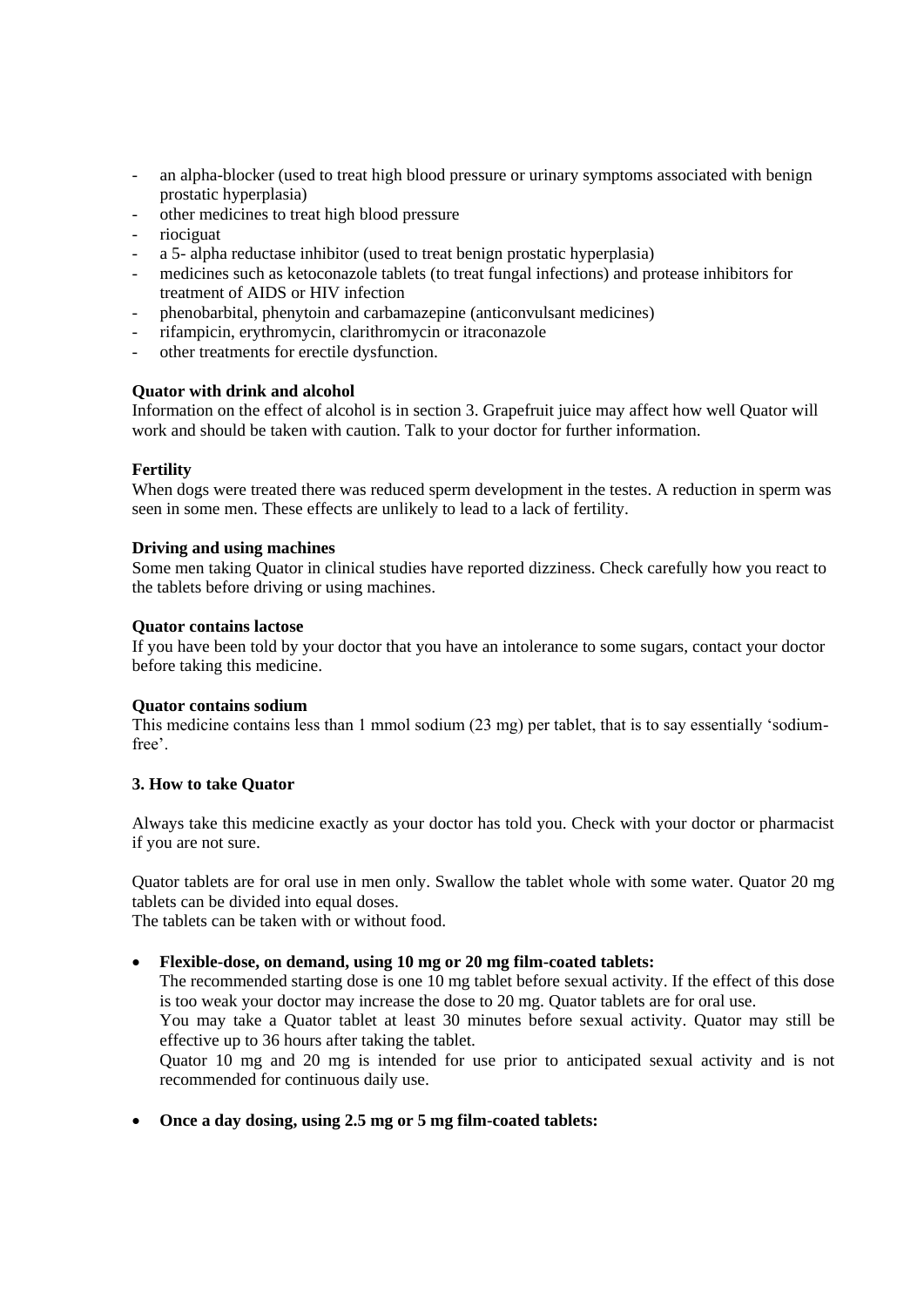The recommended dose is one 5 mg tablet taken once a day at approximately the same time of the day. Your doctor may adjust the dose to 2.5 mg based on your response to Quator. This will be given as a 2.5 mg tablet.

When taken once a day Quator allows you to obtain an erection, when sexually stimulated, at any time point during the 24 hours of the day. Once a day dosing of Quator may be useful to men who anticipate having sexual activity two or more times per week.

Do not take Quator more than once a day.

It is important to note that Quator does not work if there is no sexual stimulation. You and your partner will need to engage in foreplay, just as you would if you were not taking a medicine for erectile dysfunction.

Drinking alcohol may affect your ability to get an erection and may temporarily lower your blood pressure. If you have taken or are planning to take Quator, avoid excessive drinking (blood alcohol level of 0.08% or greater), since this may increase the risk of dizziness when standing up.

#### **If you take more Quator than you should**

Contact your doctor. You may experience side effects described in section 4.

#### **If you forget to take Quator**

If you have a once a day dosing of Quator, take your dose as soon as you remember but do not take a double dose to make up for a forgotten dose. You should not take Quator more than once a day.

If you have any further questions on the use of this medicine, ask your doctor or pharmacist.

# **4. Possible side effects**

Like all medicines, this medicine can cause side effects, although not everybody gets them. These effects are normally mild to moderate in nature.

# **If you experience any of the following side effects stop using the medicine and seek medical help immediately:**

- allergic reactions including rashes (frequency uncommon, may affect up to 1 in 100 people)
- chest pain do not use nitrates but seek immediate medical assistance (frequency uncommon, may affect up to 1 in 100 people)
- priapism, a prolonged and possibly painful erection after taking tadalafil (frequency rare, may affect up to 1 in 1,000 people) If you have such an erection, which lasts continuously for more than 4 hours you should contact a doctor immediately
- sudden loss of vision (frequency rare, may affect up to 1 in 1,000 people).

Other side effects have been reported:

**Common** (may affect up to 1 in 10 people)

headache, back pain, muscle aches, pain in arms and legs, facial flushing, nasal congestion and indigestion.

**Uncommon** (may affect up to 1 in 100 people)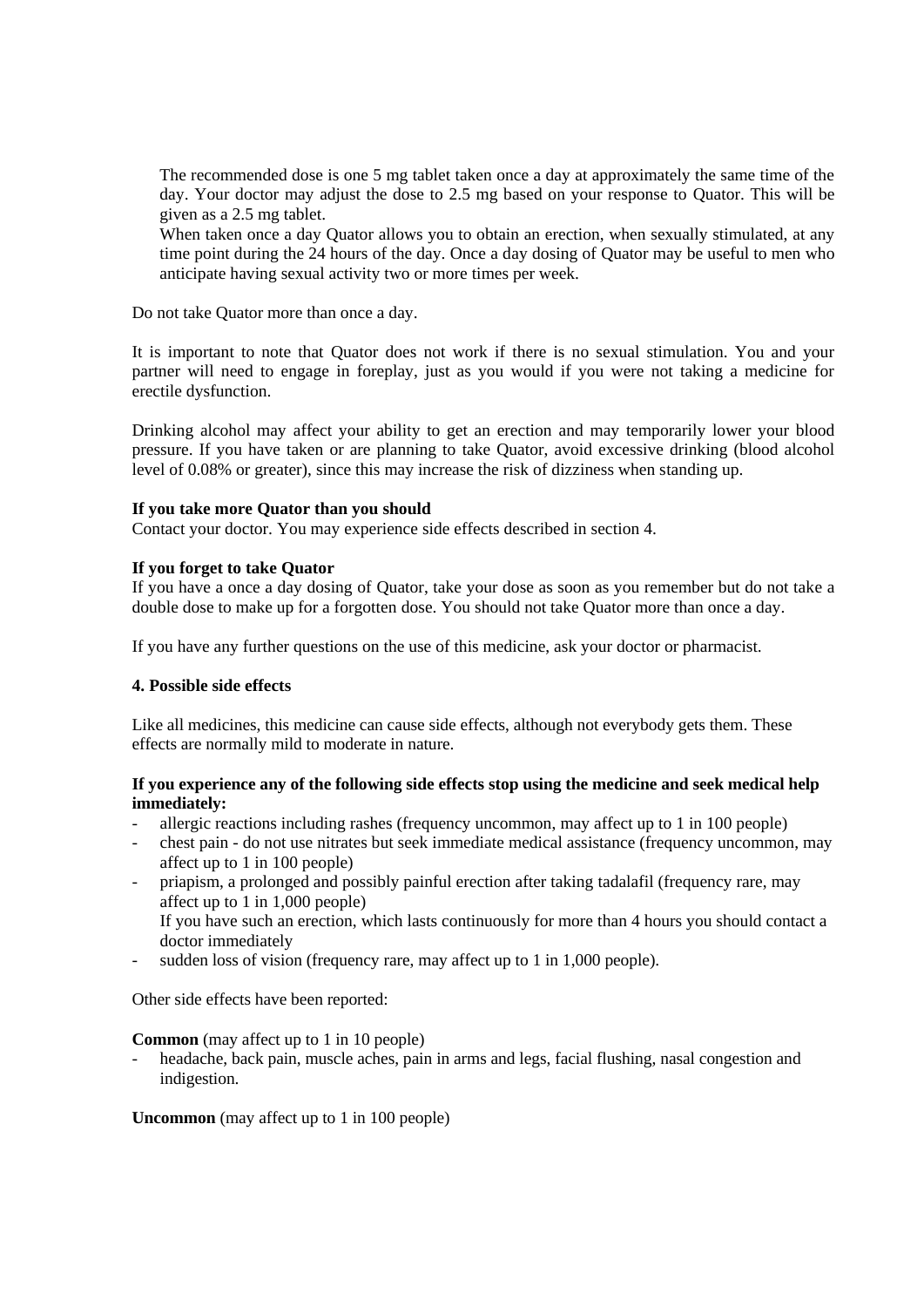- dizziness, stomach ache, feeling sick, being sick (vomiting), reflux, blurred vision, eye pain, difficulty in breathing, presence of blood in urine, prolonged erection, pounding heartbeat sensation, a fast heart rate, high blood pressure, low blood pressure, nose bleeds, ringing in the ears, swelling of the hands, feet or ankles and feeling tired.

**Rare** (may affect up to 1 in 1,000 people)

fainting, seizures and passing memory loss, swelling of the eyelids, red eyes, sudden decrease or loss of hearing, hives (itchy red welts on the surface of the skin), penile bleeding, presence of blood in semen and increased sweating.

Heart attack and stroke have also been reported rarely in men taking tadalafil. Most of these men had known heart problems before taking this medicine.

Partial, temporary, or permanent decrease or loss of vision in one or both eyes has been rarely reported.

**Some additional rare side effects** have been reported in men taking tadalafil that were not seen in clinical studies. These include:

- migraine, swelling of the face, serious allergic reaction which causes swelling of the face or throat, serious skin rashes, some disorders affecting blood flow to the eyes, irregular heartbeats, angina and sudden cardiac death.

The side effect dizziness has been reported more frequently in men over 75 years of age taking tadalafil. Diarrhoea has been reported more frequently in men over 65 years of age taking tadalafil.

#### **Reporting of side effects**

If you get any side effects, talk to your doctor or pharmacist. This includes any possible side effects not listed in this leaflet. You can also report side effects directly via the national reporting system: HPRA Pharmacovigilance; website: www.hpra.ie. By reporting side effects, you can help provide more information on the safety of this medicine.

#### **5. How to store Quator**

Keep this medicine out of the sight and reach of children.

Do not use this medicine after the expiry date which is stated on the carton and blister after EXP. The expiry date refers to the last day of that month.

This medicine does not require any special storage conditions.

Do not throw away any medicines via wastewater or household waste. Ask your pharmacist how to throw away medicines you no longer use. These measures will help protect the environment.

#### **6. Contents of the pack and other information**

#### **What Quator contains**

The active substance is tadalafil.

Each film-coated tablet contains 10 mg of tadalafil. Each film-coated tablet contains 20 mg of tadalafil.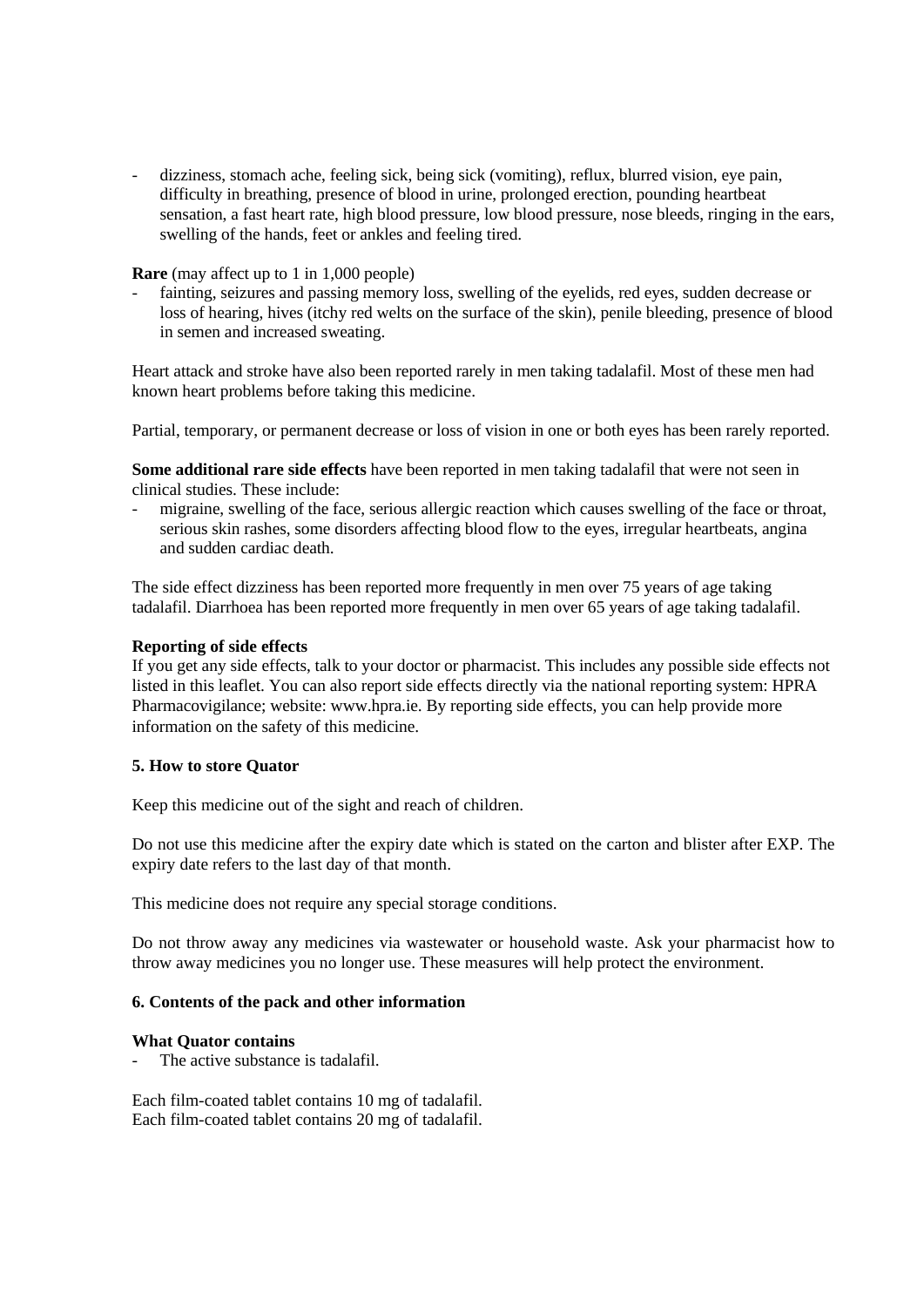- The other excipients are:

# **Tablet core:**

Lactose monohydrate, sodium laurilsulfate (E487), povidone K-12 (E1201), crospovidone (Type B) (E1202), sodium stearyl fumarate. See section 2 Quator contains lactose.

# **Film-coating:**

Polyvinyl alcohol (E1203), macrogol 3350 (E1521), titanium dioxide (E171), talc (E553b), iron oxide yellow (E172).

#### **What Quator looks like and contents of the pack Quator 10 mg film-coated tablets**

Ochre to yellow, oval shaped film-coated tablet of approximately 11 x 6 mm. On one side debossed with "10". The other side of the tablet is plain.

#### **Quator 20 mg film-coated tablets**

Ochre to yellow, oval shaped film-coated tablet of approximately 15 x 9 mm. On one side debossed with "20". The other side of the tablets is bi-scored. The tablet can be divided into equal halves and/or quarters.

Alu- Alu (Al-OPA/Al/PVC) blisters PVC/ACLAR/PVC - Alu blisters PVC/ACLAR/PVdC/PVC – Alu blisters

Pack sizes:

*10 mg:* 4x1, 12x1, 24x1, 36x1, 48x1 tablets *20 mg:* 2x1, 4x1, 8x1, 12x1, 14x1, 24x1, 28x1, 36x1, 48x1 tablets

Not all pack sizes may be marketed.

# **Marketing Authorisation Holder and Manufacturers Marketing Authorisation Holder**

Rowex Ltd., Bantry, Co. Cork, Ireland.

# **Manufacturers**

PLIVA Hrvatska d.o.o., (PLIVA Croatia Ltd.), Prilaz baruna Filipovica 25, Zagreb 10000, Croatia. Lek Pharmaceuticals d.d., Verovškova ulica 57, 1526 Ljubljana, Slovenia.

# **This medicinal product is authorised in the Member States of the EEA under the following names:**

| Austria | Quator $2.5 \text{ mg}$ – Filmtabletten        |
|---------|------------------------------------------------|
|         | Quator $5 \text{ mg} - \text{Filmtable}$       |
|         | Quator $10 \text{ mg}$ – Filmtabletten         |
|         | Quator $20 \text{ mg} - \text{Filmtable}$ tten |
| Belgium | Quator 2,5 mg filmomhulde tabletten            |
|         | Quator 5 mg filmomhulde tabletten              |
|         | Quator 10 mg filmomhulde tabletten             |